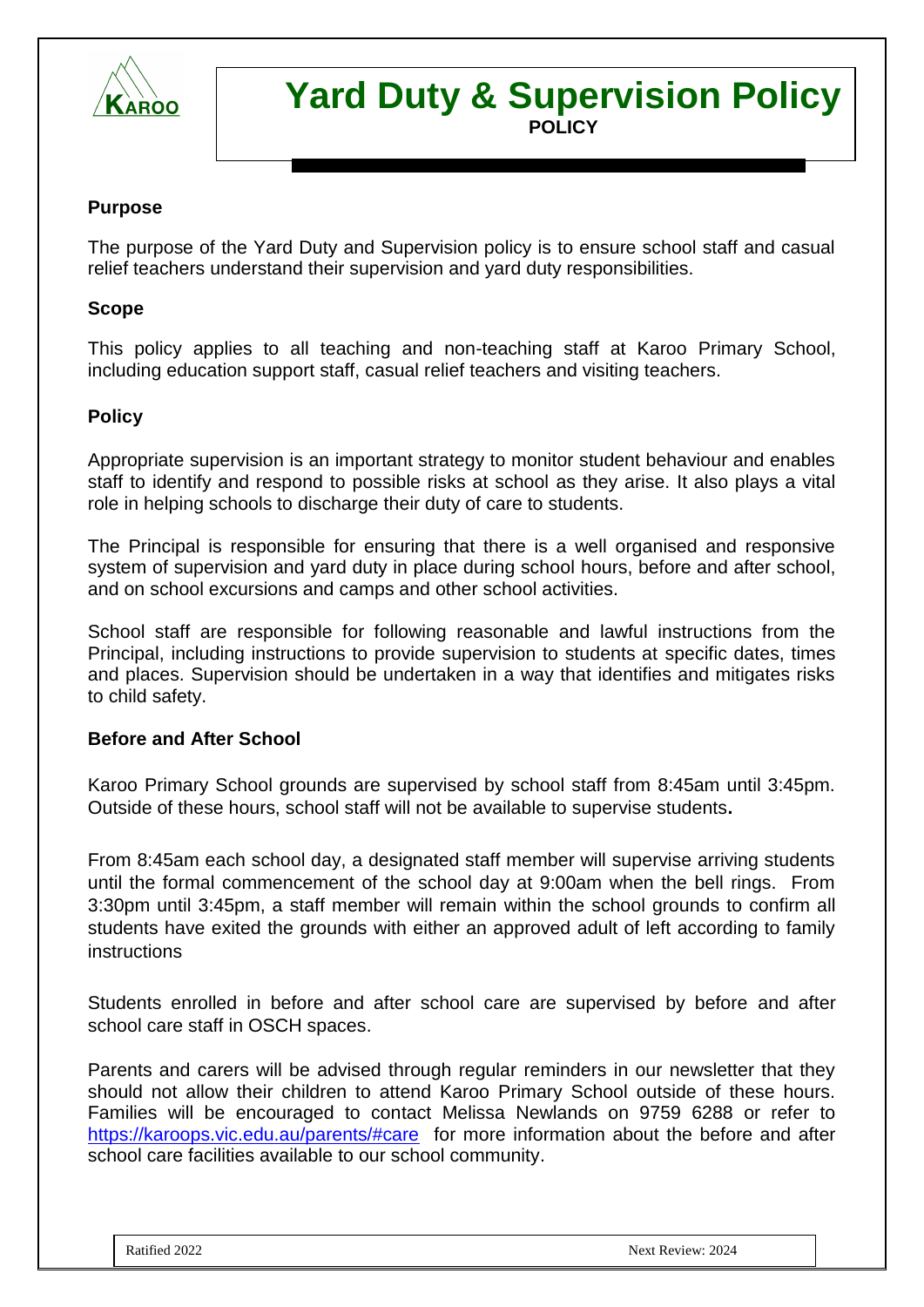If a student arrives at school before supervision commences at the beginning of the day, the Principal/Assistant Principal or nominee staff member will, as soon as practicable, follow up with the parent/carer to:

- advise of the supervision arrangements before school
- request that the parent/ carer make alternate arrangements.

If a student is not collected before supervision finishes at the end of the day, the Principal**/**Assistant Principal or nominee staff member will consider whether it is appropriate to:

- attempt to contact the parents/carers
- attempt to contact the emergency contacts
- place the student in an out of school hours care program (if enrolled and parent consents)
- contact Victoria Police and/or Child Protection to arrange for the supervision, care and protection of the student.

School staff who are rostered on for before or after school supervision must follow the processes outlined below.

# **Yard Duty**

All staff at Karoo Primary School are expected to assist with yard duty supervision and will be included in the weekly roster

The Principal/Assistant Principal is responsible for preparing and communicating the yard duty roster on a regular basis. At Karoo Primary School, school staff will be designated a specific yard duty area to supervise.

The designated yard duty areas at Karoo Primary School Term 1 2022 are areas 1, 2 and 3.

| Area   | Zone                                                                                                   |
|--------|--------------------------------------------------------------------------------------------------------|
| Area 1 | Front of the school along Murrindal Drive, Foundation<br>playground and turf in-between rooms 1 and 10 |
| Area 2 | Year 2 playground, back of the school and behind<br>Science rooms                                      |
| Area 3 | <b>Hardcourts and Artificial Turf</b>                                                                  |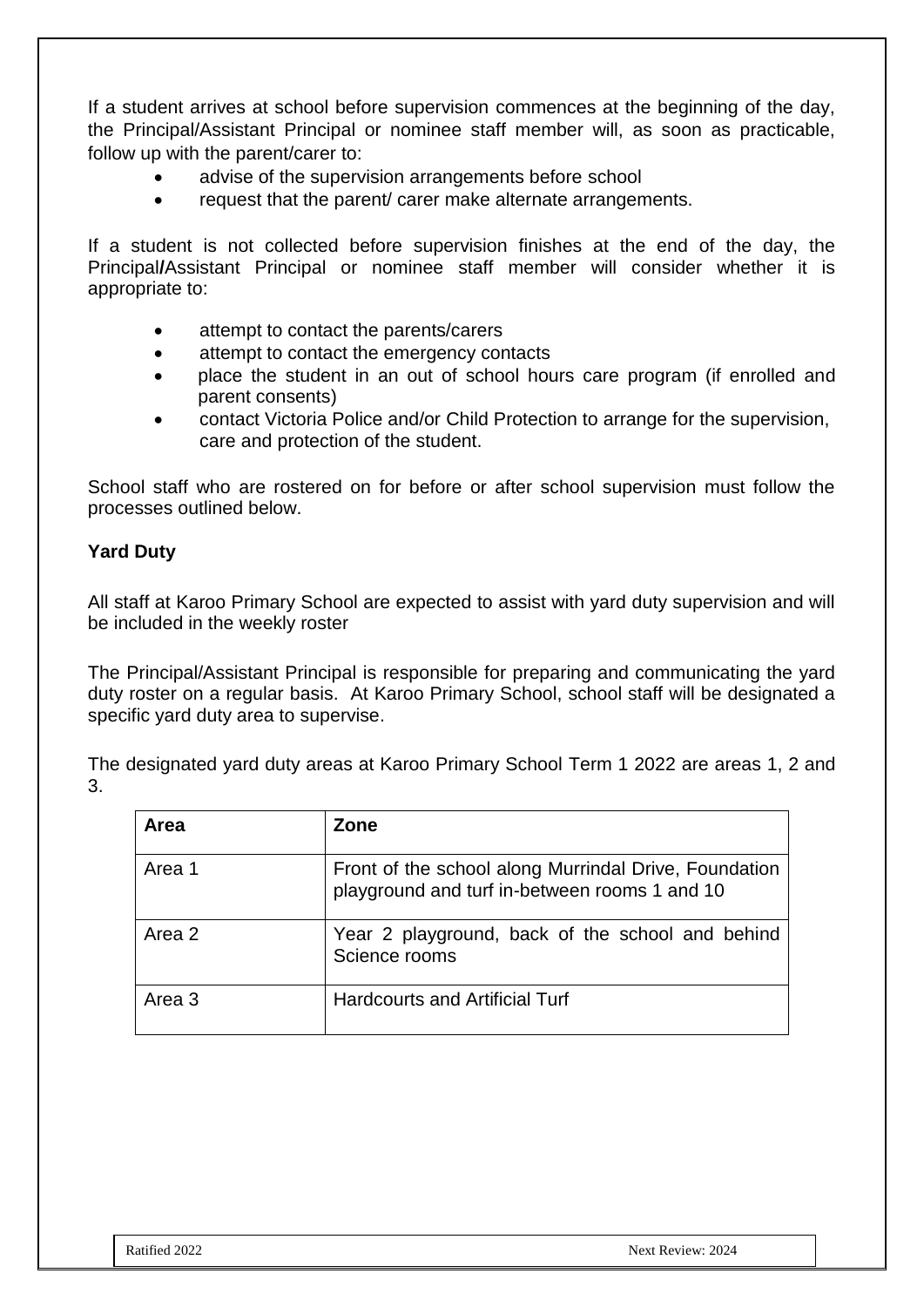

# **Yard Duty Equipment**

School staff must :

- wear a provided safety/hi-vis vest whilst on yard duty. Extra Safety/hi-vis vests will be stored in staffroom, pigeon holes and school office
- carry the yard duty first aid bag at all times during supervision. The yard duty first aid bag will be stored in labelled pigeon holes
- Be familiar with the yard duty information pack containing student health and safety information stored
- Yard duty equipment must be returned after the period of supervision or handed to the relieving staff member.

#### **Yard Duty Responsibilities**

Staff who are rostered for yard duty must remain in the designated area until they are replaced by a relieving staff member.

During yard duty, supervising staff must:

- Methodically and continuously move in a clockwise motion around the designated zone ensuring active supervision of students
- where safe to do so, approach any unknown visitor who is observed on school grounds without a clear legitimate purpose, and ensure they have a visitor pass and have signed in (excluding drop off and collection periods)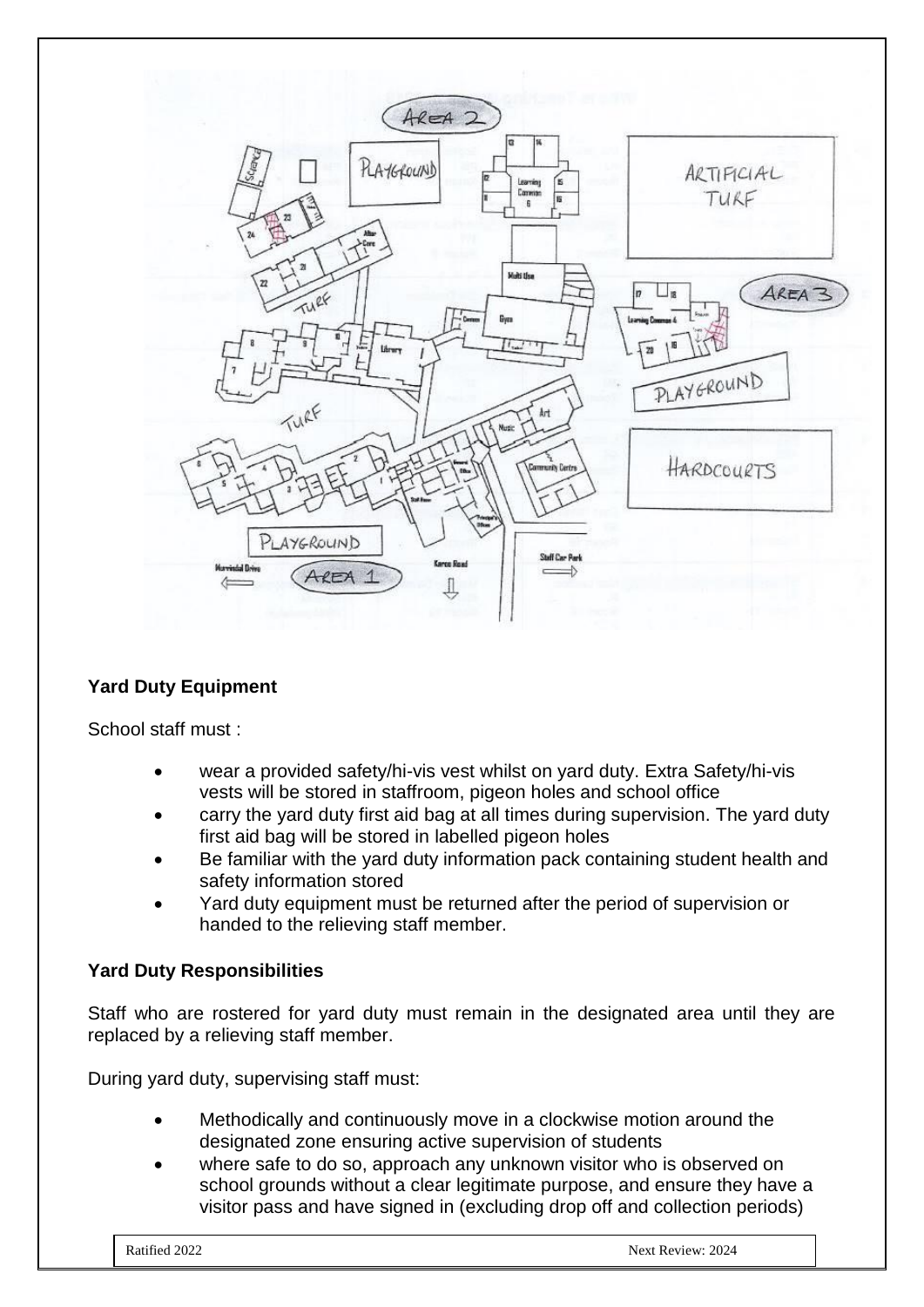- ensure students remain in their designated year level zones
- be alert and vigilant
- intervene immediately if potentially dangerous or inappropriate behaviour is observed in the yard
- enforce behavioural standards and implement appropriate consequences for breaches of safety rules, in accordance with the relevant disciplinary measures set out in our school's *Student Engagement and Wellbeing* policy
- ensure that students who require first aid assistance receive it as soon as practicable
- flog any incidents or near misses on Edusafe plus and/or with leadership.

If being relieved of their yard duty shift by another staff member (for example, where the shift is 'split' into 2 consecutive time periods), the staff member must ensure that a brief but adequate verbal 'handover' is given to the relieving staff member in relation to any issues which may have arisen during the first shift.

If the supervising staff member is unable to conduct yard duty at the designated time, they should contact the Assistant Principal with as much notice as possible prior to the relevant yard duty shift to ensure that alternative arrangements are made.

If the supervising staff member needs to leave yard duty during the allocated time, they should contact the Assistant Principal but should not leave the designated area until the relieving staff member has arrived in the designated area.

If the relieving staff member does not arrive for yard duty, the staff member currently on duty should send a message to the office and/or call Assistant Principal and not leave the designated area until a relieving staff member has arrived.

Students will be encouraged to speak to the supervising yard duty staff member if they require assistance during recess or lunchtime.

#### **Classroom**

The classroom teacher is responsible for the supervision of all students in their care during class.

If a teacher needs to leave the classroom unattended at any time during a lesson, they should first contact the Year level Coordinator / Leadership for assistance. The teacher should then wait until another staff member has arrived at the classroom to supervise the class prior to leaving.

#### **School activities, camps and excursions**

The Principal and leadership team are responsible for ensuring that students are appropriately supervised during all school activities, camps and excursions, including when external providers are engaged to conduct part or all of the activity. Appropriate supervision will be planned for school activities, camps and excursions on an individual basis, depending on the activities to be undertaken and the level of potential risk involved., and will follow the supervision requirements in the Department of Education and Training Excursions Policy.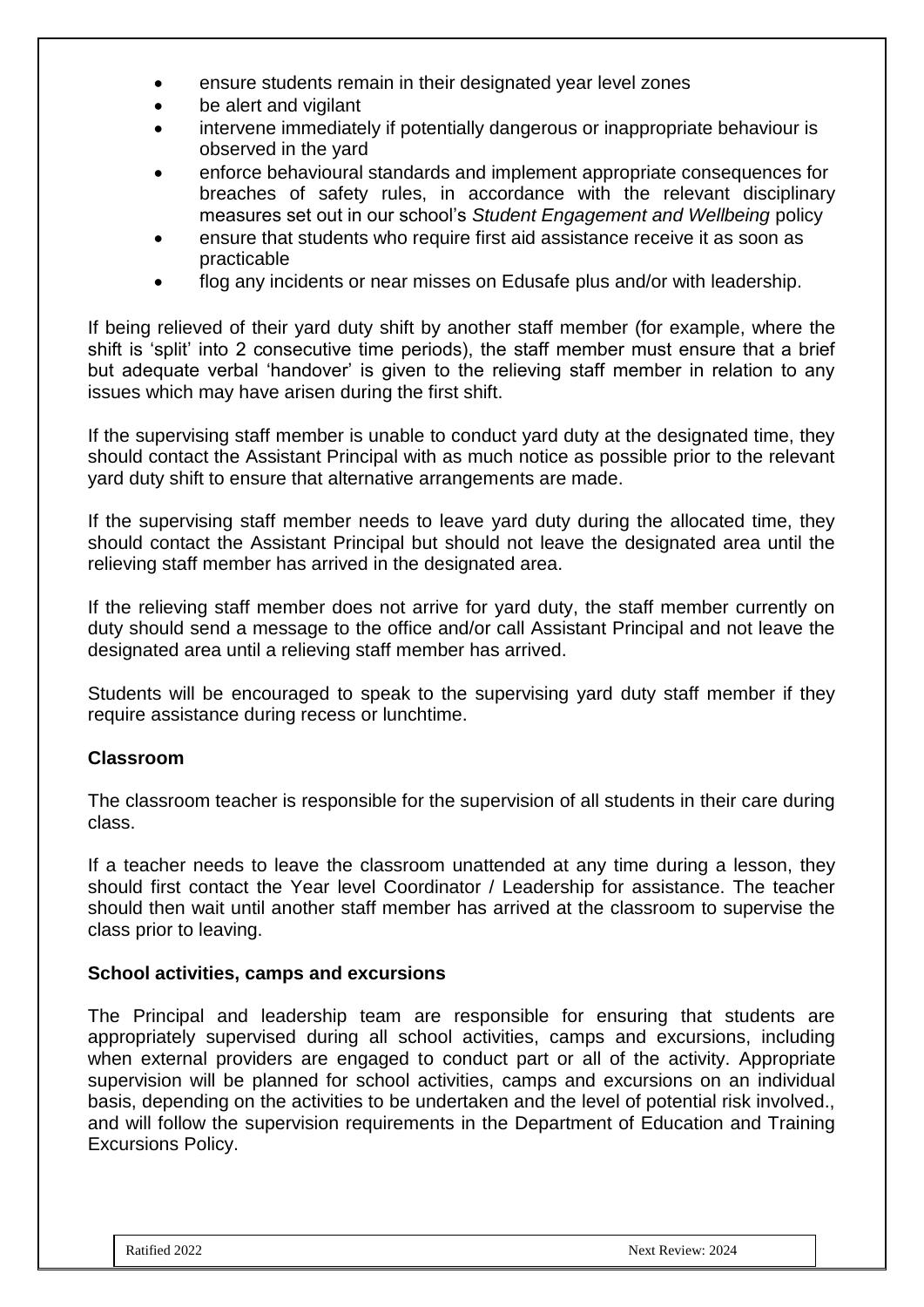#### **Digital devices and virtual classroom**

Karoo Primary School follows the Department's Cybersafety and Responsible Use of Technologies Policy with respect to supervision of students using digital devices.

Karoo Primary School will also ensure appropriate supervision of students participating in remote and flexible learning environments while on school site. In these cases, students will be supervised in an appropriate space dependent on the number of students participating.

While parents are responsible for the appropriate supervision of students accessing virtual classrooms from home:

- student attendance will be monitored daily
- any wellbeing or safety concerns for the student will be managed in accordance with our usual processes – refer to our Student Wellbeing and Engagement Policy and our Child Safety Responding and Reporting Policy and Procedures for further information.

# **Students requiring additional supervision support**

Sometimes students will require additional supervision, such as students with disability or other additional needs. In these cases, the Principal or delegate will ensure arrangements are made to roster additional staff as required. This may include on yard duty, in the classroom or during school activities.

#### **Supervision of student in emergency operating environments**

In emergency circumstances our school will follow our Emergency Management Plan, including with respect to supervision.

In the event of any mandatory period of remote or flexible learning our School will follow the operations guidance issued by the Department.

# **Communication**

This policy will be communicated to our school community in the following ways:

- Included in staff induction processes
- Discussed at staff briefings or meetings, as required
- Included in our staff handbook
- Included as a reference in our school newsletter each term
- Made available on school website and in hard copy from school administration upon request.

Information for parents and students on supervision before and after school is available on our school website and parent reminders are sent at the beginning of each term in our school newsletter.

#### **Resources**

- the Department's Policy and Advisory Library (PAL):
- Child Safe Standards
- Cybersafety and Responsible Use of Technologies